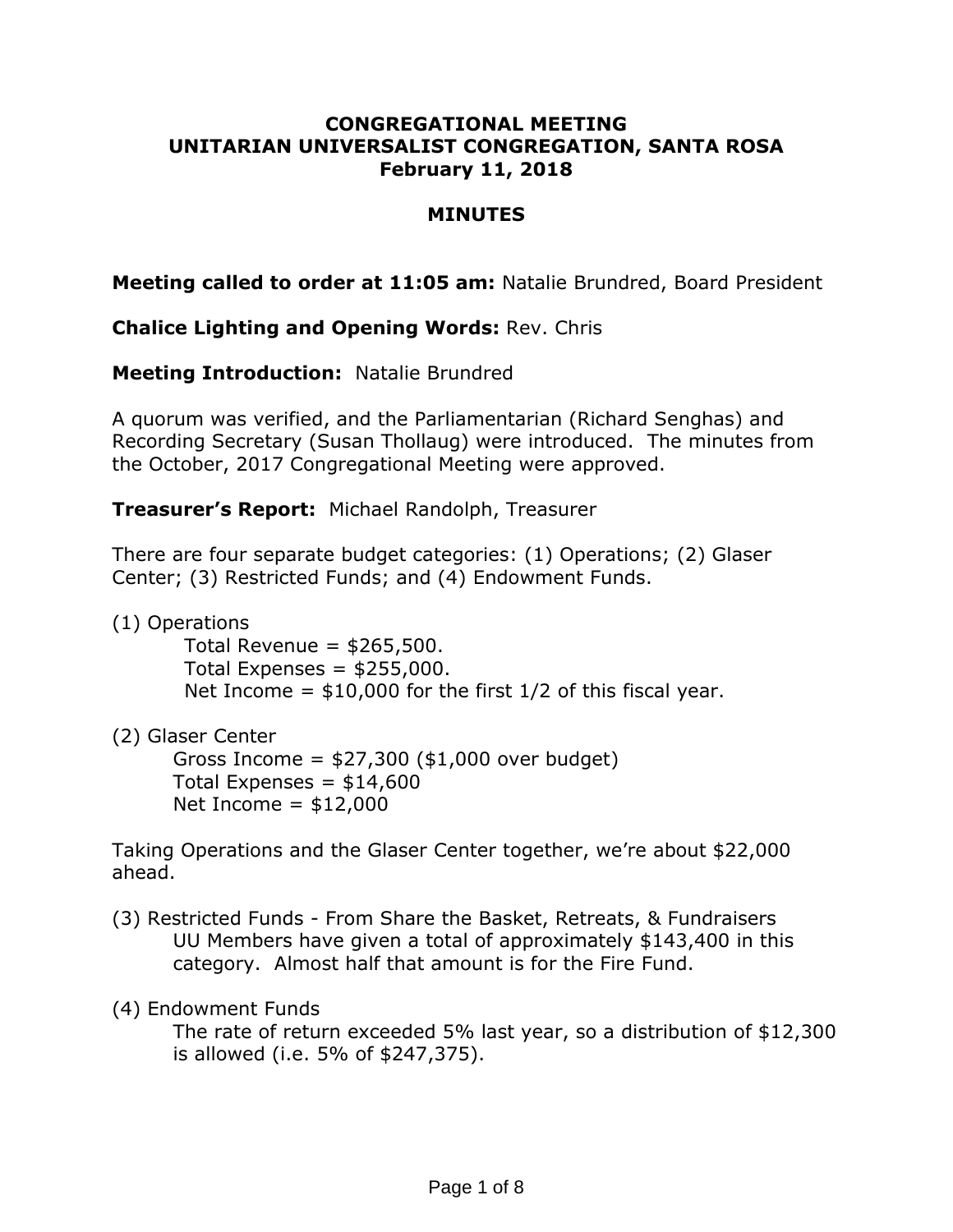## **Presentation of the Assistant Minister Position:** Natalie Brundred

To make sure we expand in the right way, it's time to hire an Assistant Minister to help in carrying out our mission. Hiring an Assistant Minister will give UUCSR flexibility and options. This will allow us to be responsible both in terms of meeting our needs and managing our budget.

Responses to Rev. Chris's survey indicated that high priorities for the Assistant Minister will be pastoral care, counseling/advising, and leadership to develop campus ministry at SRJC and/or SSU. People want a good listener who's compassionate and can connect with the young and with elders.

The board unanimously recommends hiring an Assistant Minister to start at the beginning of August. To do this, we'll need to raise additional funds.

Next steps: A hiring team will be approved by the Board. There will be two open forums for the congregation to discuss this new position. The job will be posted on appropriate sites. The hiring team will review and interview applicants. We hope to hire by the June Congregational Meeting.

Rev. Chris expects to return to having an Intern Minister after the Assistant Minister is settled.

### **Presentation of Draft 2018/19 Budget:** Michael Randolph

Michael discussed the draft budget for next fiscal year, July 1, 2018 - June 30, 2019, from three perspectives: (1) our goals; (2) a traditional revenue vs. expenses analysis; and (3) a Mission-based budget.

(1) Our goals

Immediate Goals:

- 1. Staff merit increases and benefit cost increases.
- 2. Assistant Minister 1/2 time salaried with full benefits.

Long standing Goals/Policies:

- 1. Continue to pay down member notes at \$47,000 per year. This will be paid off in about 7 years.
- 2. Continue to fund the Capital Replacement Fund at \$15,000 per year. This allows us to pay for major repairs to the building when they are needed.
- 3. Continue to utilize the Endowment Fund distribution. This amount is determined at the end of the calendar year. For next fiscal year,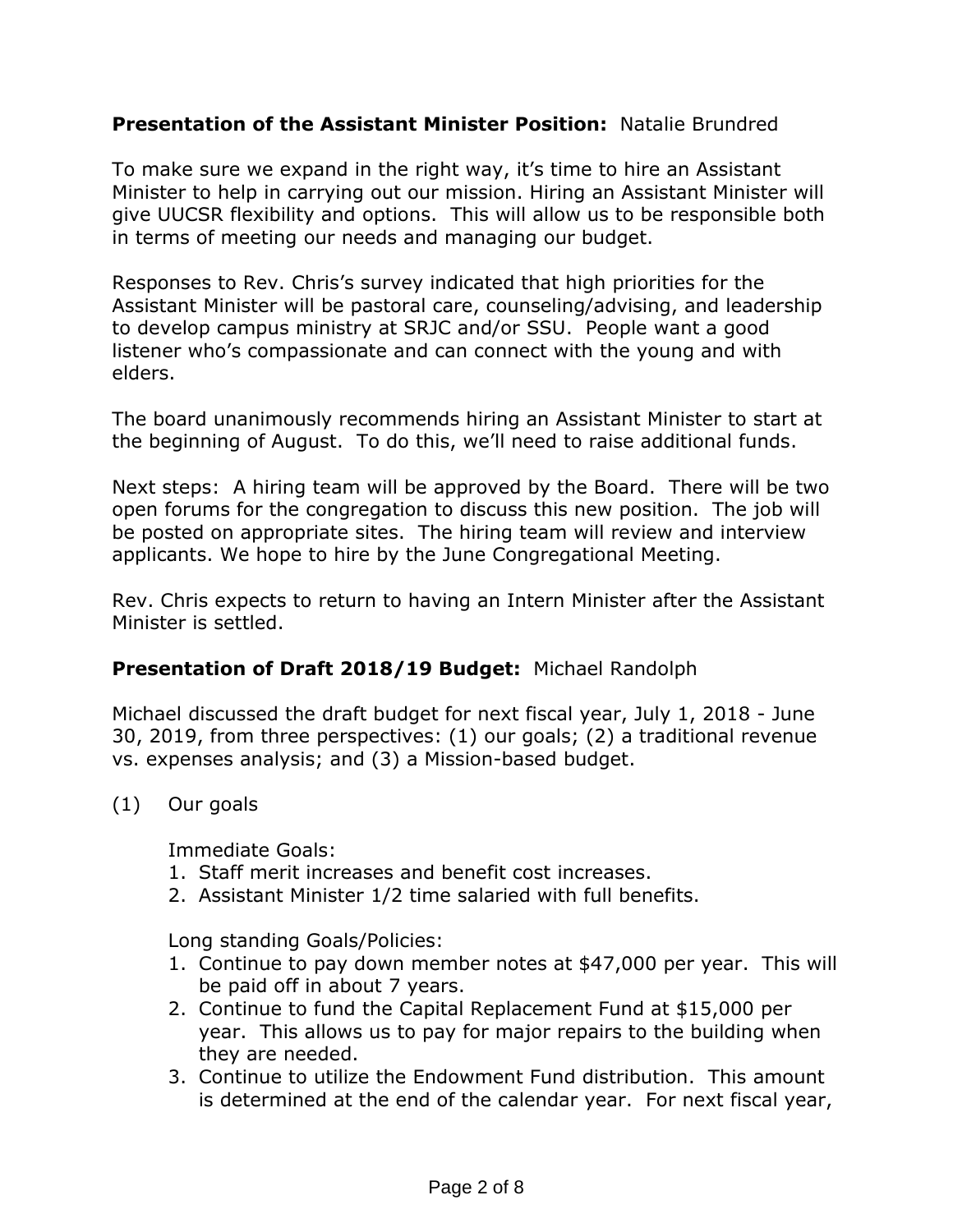the distribution will be about \$12,300, and it will be included in the final complete budget for 2018/19.

(2) Traditional Revenue & Expenses for 2018/19 Draft Budget. These are projected based on 12 months of data, through November, 2017.

We'll need about \$650,000 to fund our budget next year. Most of that will come from pledges. We'll need an additional \$61,000 over projected revenue to reach that mark. For each "pledging unit", that translates to \$170 per year, or \$14 per month.

About 70% of our annual expenses are staffing-related. The rest is mostly running the office and taking care of the building.

(3) Mission-based budget

Another way of looking at our budget is to see how our expenses support our Mission. How we spend our money can be broken down as:

- Expenses within our community  $=$  55%, includes ministry, religious education, music, worship, and committee expenses.
- Administration  $= 17\%$ , includes running the office, the bookkeeper, the newsletter, supplies.
- Serving Beyond Our Walls = 0.8%, includes A4SJ, Diversity Task Force/NBOP. This does not include Saturday breakfast.
- Connecting With the Larger  $UU = 4.2\%$ , includes dues to our Region and to the UUA.
- Caring for Our Building = 20.7%, includes the member note program, repairs, maintenance, utilities, insurance, security, janitorial services.
- Caring for Our Future = 2.4%. This is our reserve "emergency" fund. We are trying to make this pie a little larger for the coming year.

Rev. Chris explained the benefits we receive for our contribution to the District and national UU organizations. This includes: supporting our movement; leadership in Boston; political representation; religious education curriculum; training; publications; ministerial fellowship committee that oversees the formation of ministers; consultants to congregations; administration of the ministerial search process; conflict resolution; guidance for new programming; website consulting; youth programming; representation of us nationally.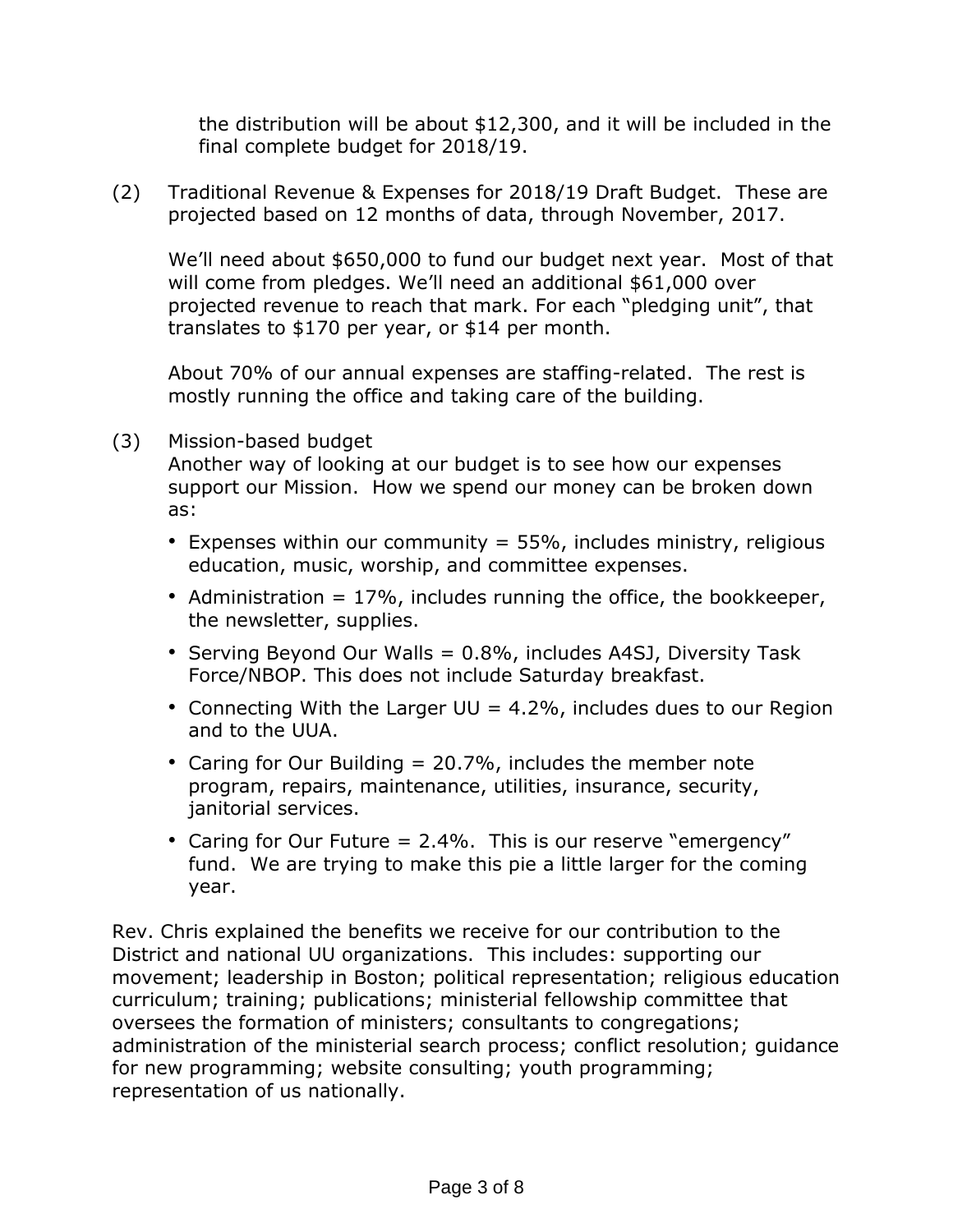Campus ministry is unlikely to bring in significant funding; however, it will hopefully result in people becoming long-term UU members. At this point, we're staffing for growth, which means that we're stretching a bit.

We've planned for operating expenses associated with an Assistant Minister, such as a computer and furniture. At some point we'll need to put some real investment into a campus ministry. However, the first year will mainly be figuring it out, and using free social media.

### **Nomination and Election of 2018/19 Board Members, Nominating Committee member, and RA/GA delegates - VOTING ITEMS:** Richard Senghas, Chair, Nominating Committee

### Board of Trustees

Motion made to elect Joe Como and Karen Simmons to a 2-year term on the Board of Trustees. Moved and seconded. No discussion. **The motion passed without dissent.**

Motion made from the floor to elect Cathy Wiese to a 2-year term on the Board of Trustees. Moved and seconded. No discussion. **The motion passed without dissent.**

#### Nominating Committee

Motion made to elect Ellen Skagerberg to serve on the Nominating Committee to replace Joe Como. Moved and seconded. No discussion. **The motion passed without dissent.**

### Pacific Western Regional Assembly (RA) Delegates

Susan Panttaja was nominated by the Nominating Committee. Joe Gabaeff was nominated from the floor. Moved and seconded. No discussion. **The motion passed without dissent.**

#### UU General Assembly (GA) Delegates

No one has been nominated or elected to be delegates to GA. Susan Panttaja reported that it's possible to attend GA "remotely" and that the online transmission has improved. Some parts of GA can be streamed even if one isn't an official representative.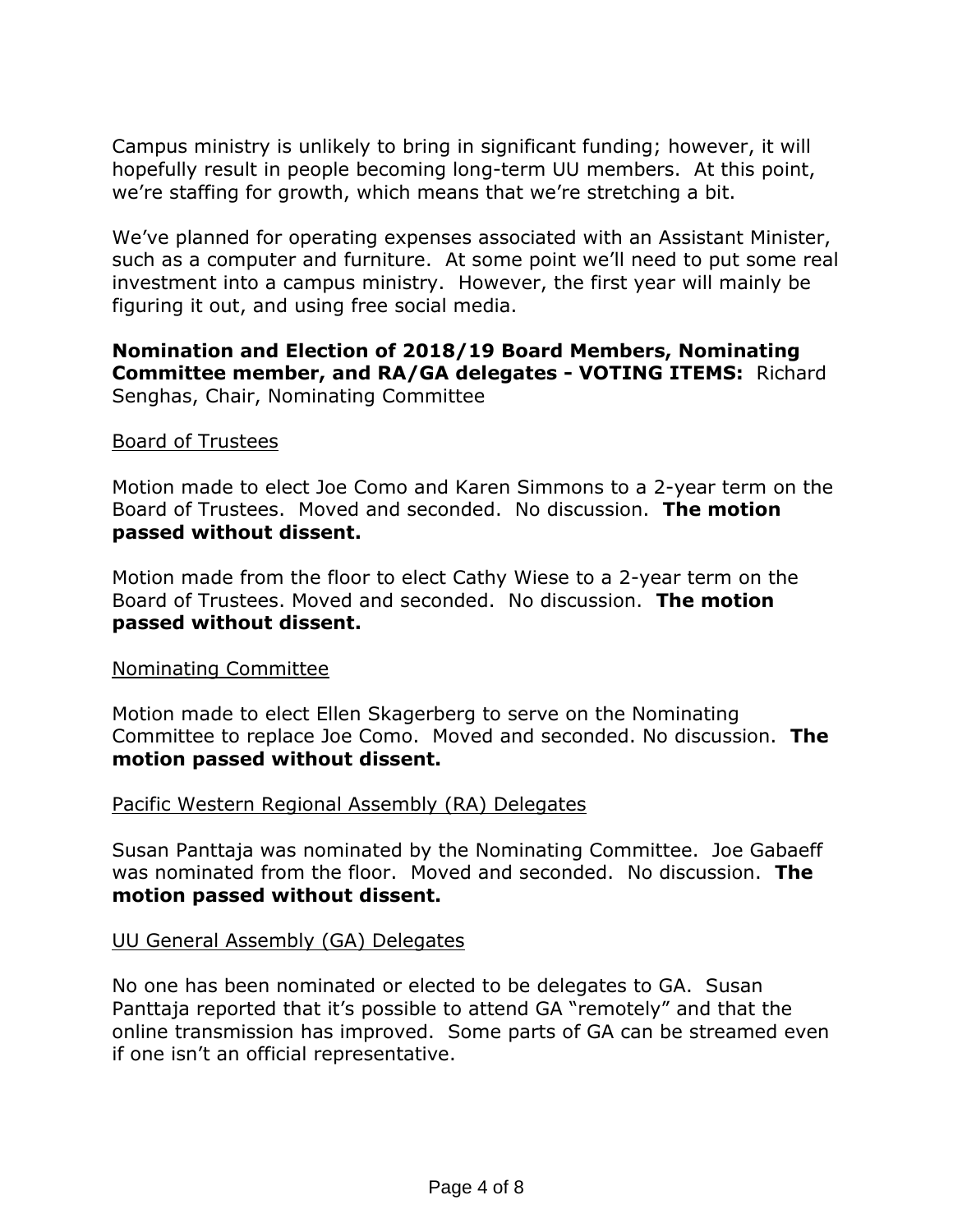## **Naming Opportunities Policy Update:** Richard Senghas, Committee Member

The Naming Opportunities Task Force has a draft policy that the board has been reviewing and discussing. Once the Board approves it, it will be published in the newsletter in its entirety. The plan is to vote on it at the June Congregational Meeting.

# **Proposed Change in the Bylaws:** Natalie Brundred

Over the last several months the Board has been discussing the idea of moving to two congregational meetings per year instead of three. They would take place in January and June.

Having three congregational meetings per year was necessary in the past. When we first moved into our building, money was tight, and we still held annual pledge drives. The situation now is significantly different, as we are stable financially, and we don't have pledge drives.

Now, a budget prepared for the February meeting is premature. A major amount of work is required each year to put on three congregational meetings and prepare a draft budget.

The Board unanimously recommends moving to two meetings per year. A draft budget would be mailed out to the congregation in early May. Budget forums would then be held where church members can discuss and give input. A final budget would be sent out in the Congregational Meeting packet and submitted for a vote at the June Congregational Meeting.

To start this process, a task force will review and recommend changes to the bylaws. Mary Louise Jaffray, Ellen Skagerberg, and Natalie have already agreed to be on the task force. The task force will ensure that all required business functions now covered in three meetings are covered in two. Minor additional changes/updates to the bylaws also need to be made.

The task force will plan to hold several forums to discuss proposed bylaw changes. Then the final proposed changes will be submitted at the Congregational Meeting for a vote.

A member noted that community-building is another purpose for the meetings. We could keep the third meeting to talk about the life of the church. It would be good to have open time to highlight different programs and different needs. One possible solution suggested was instead of a third formal Congregational Meeting, we could hold a "town hall" meeting.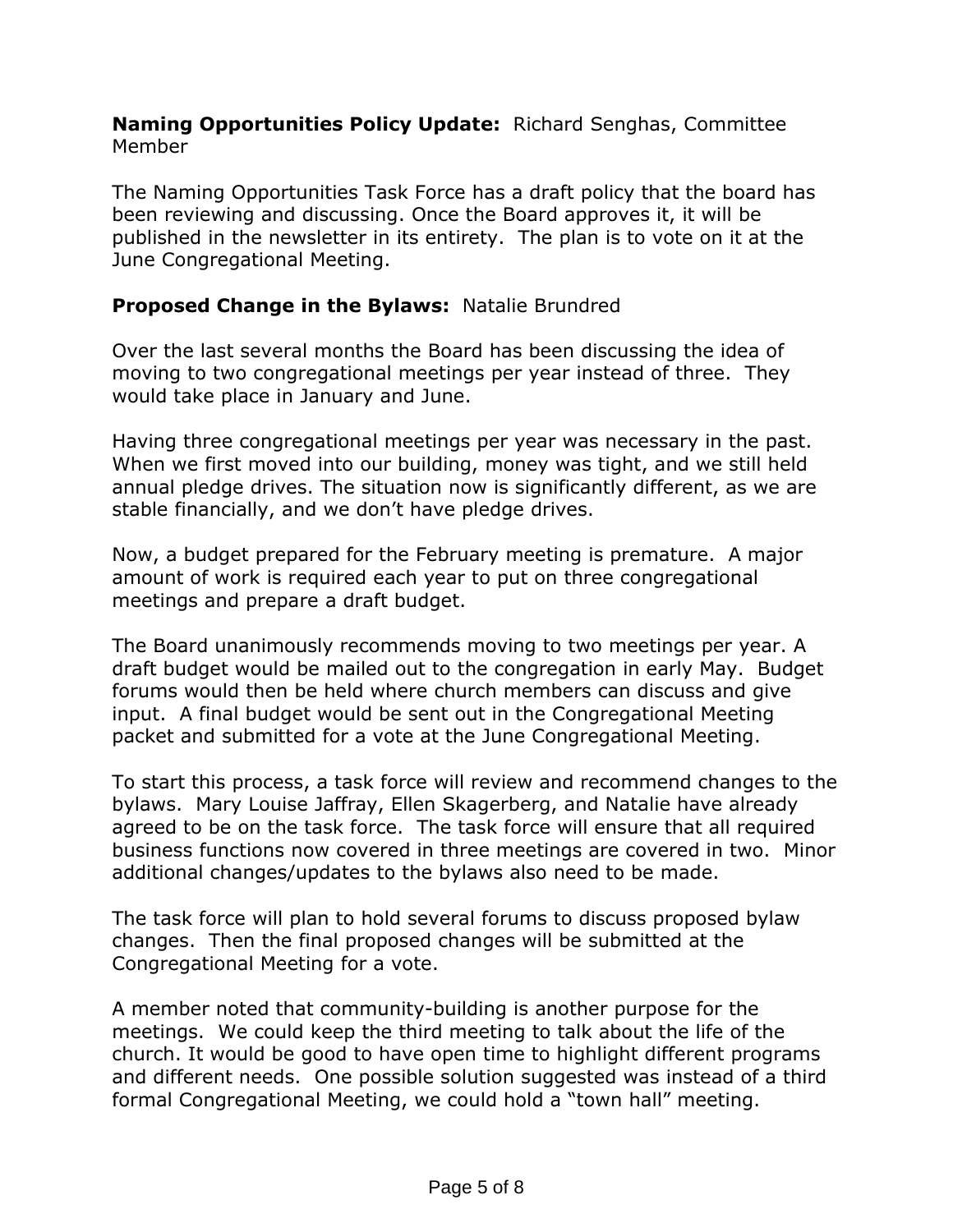This will not be shoved through. There is lots of work to do, and we won't vote until everything has been worked through. The task force will work to come up with a solution that works best for UUCSR.

# **Fire Fund Update:** Rev. Chris

The Fire Fund has raised over \$75,000. About \$25,000 was donated from outside the congregation. A policy for distributing the funds to congregants in need was developed with the board. It is administered mainly by Rev. Chris, based on his knowledge of the situations of people affected by the fires. It is audited by the Treasurer and Board President.

The Fund is for those severely impacted, not just those who lost their houses. The first distribution totaled \$25,000 and was given in increments up to \$4,500. Rev. Chris will give out about \$40,000 soon, and then we'll address what's appropriate to do with the remainder.

Also, there is an ongoing support group at the church on Monday nights, led by Jeannie Bates and Lucia Milburn, for people who are processing experiences and issues related to the fire. Rev. Chris has also provided lots of pastoral care to our members affected by the fires.

### **Board Report:** Natalie Brundred

Inside of our focus on "opportunities to interact with new people," we are doing the following:

The Welcoming Friends program reaches out to new members and pairs them up with "more seasoned" members with similar interests. These longer-term members help orient the new members and introduce them to others in the congregation. They check in with the new members regularly over the first year of their membership.

The Member Engagement Team aims to support members in getting even more value from being a member by becoming deeply connected into the life of the church, especially through volunteering your time as you are able. They will start with new members, contacting them shortly after they join, and matching them up with opportunities aligned with their interests and availability.

The third area is staffing. The most pressing need is to hire an Assistant Minister to start in August, as discussed earlier. Because of financial considerations at this point, we've put hiring a Communications Coordinator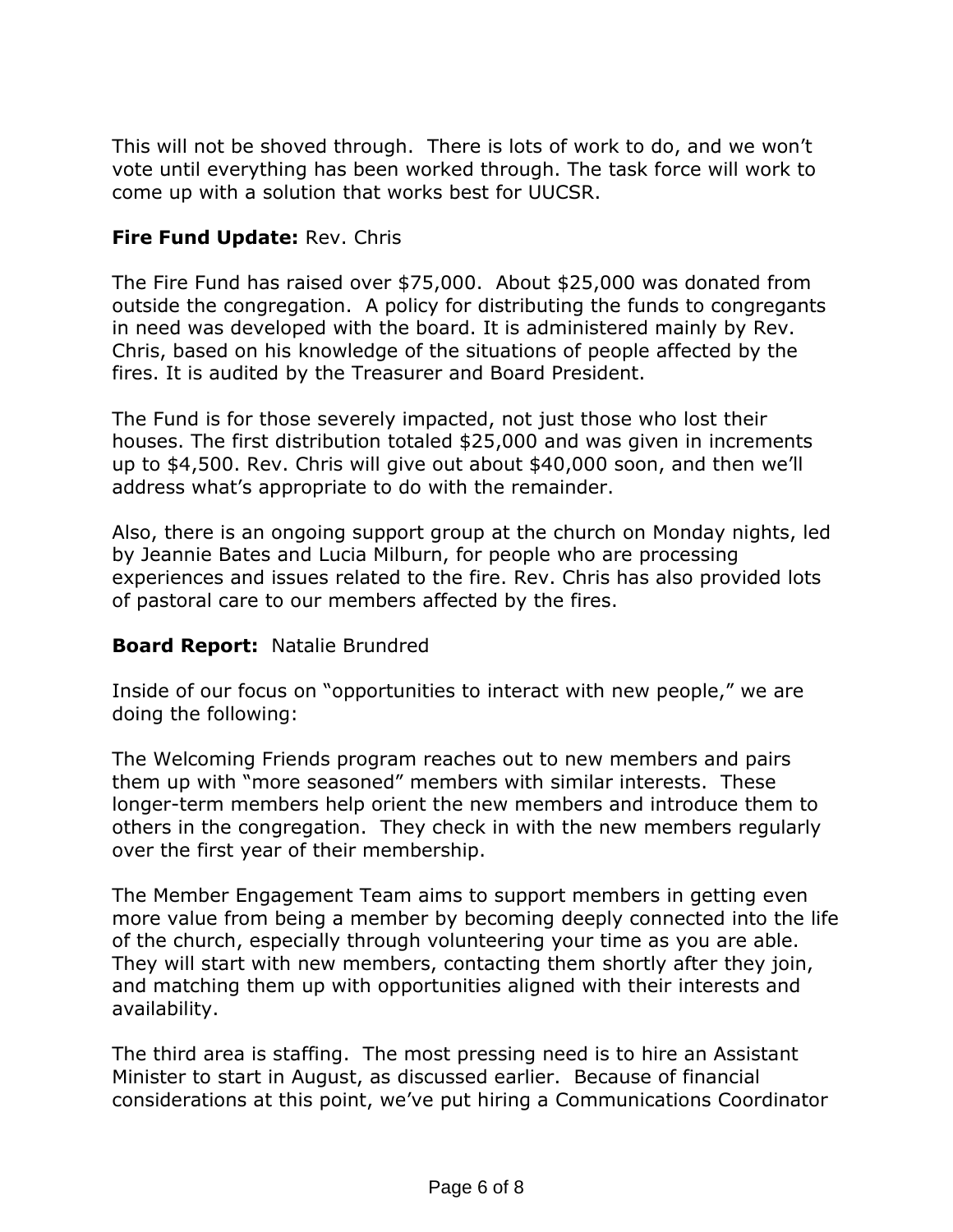on the back burner, but it hasn't fallen through the cracks. It's critical that we bolster our internal and external communications.

In the office, we hired Laura Blum as an interim bookkeeper. She's streamlining our systems, and once that work is done we'll hire a permanent bookkeeper.

We've created different options for the Service Auction. Some events are first-come/first-served, and the Service Auction itself is more affordable.

Each board member is a liaison with several committees, facilitating feedback from the committees to the Board, and helping the board support the committees. Also, between services every week there's a board member under a pole with a sign on it that says "Talk to a Board Member." Please bring your comments to them, or come to a Board meeting.

Natalie is always ready to receive your communication.

We are a growing and incredibly strong congregation, full of heart, passion, joy, and love. Keep it up!

## **Appreciations - Honoring Members Who Have Gone Above and Beyond:** Gretchen Vap and Sara Jones

- David Hope Was a Worship Associate for 8 years; for 10 years has been the dishwasher for the Saturday Breakfast program 3x/month.
- Jamie Kerr Saturday Breakfast volunteer; Chair of Ushers & Greeters for the 11 am service for many years.
- Lou Gwendolyn Has organized the ushers for the 9:15 service for many years.
- Gretchen Paradis Is a Board member, and has continued managing the welcome table and schedules, preparing the announcement sheets, working as an office volunteer and organizes the Faith & Fitness hikes.

We're also recognizing esteemed elders for their enormous contributions to the congregation.

Marian Quirk – The Caring Committee, neighborhood group organizing, the newsletter, women's groups, and more.

- Jane Fischer The Caring Committee, the newsletter, neighborhood activities, women's luncheons.
- Doris Lee 8 years on the regional board and a 50-year UU; go-to person for procedural TIE group leader; Women Together.